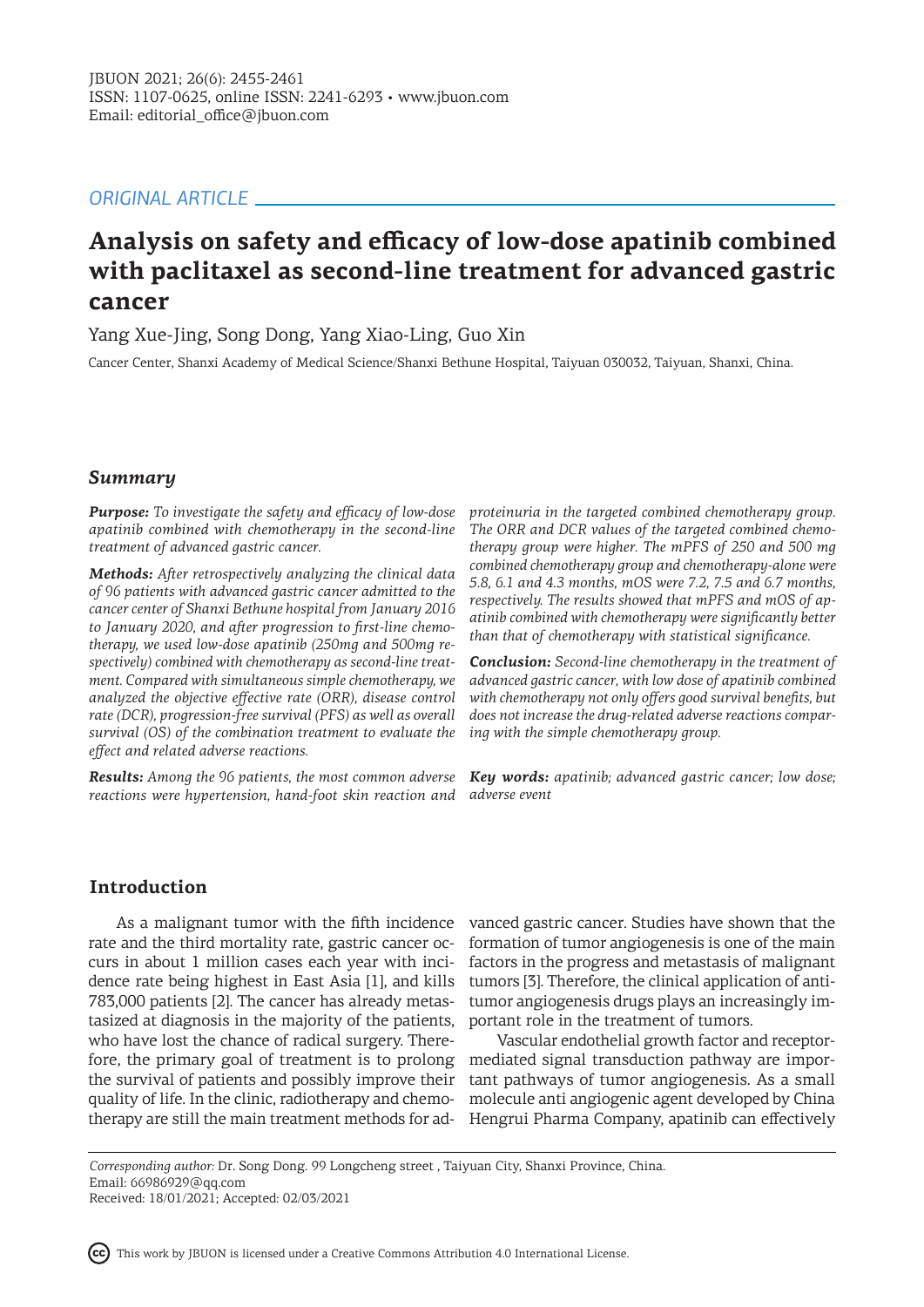inhibit tumor angiogenesis as well as tumor angiogenesis and metastasis [4,5]. Apatinib was listed in China in 2015 for use in advanced gastric cancer or carcinoma of gastroesophageal junction with failure in second-line chemotherapy, of which the standard dose is 850 mg/d. However, in clinical practice, because most of them with advanced gastric cancer are in poor physical condition after the initial line treatment and have also poor tolerance due to advanced age, most of them treated with conventional dose of apatinib experienced intolerable adverse reactions, leading to the termination of treatment and unsatisfactory therapeutic effect [6].

We found that low-dose apatinib combined with

(DCR) and achieve good tolerance [7]. Therefore, the clinical data of patients with different low-dose apatinib combined with chemotherapy were collected and compared to chemotherapy alone, evaluating the safety and effectiveness of the treatment scheme, providing a reference for the treatment of advanced gastric cancer.

# **Methods**

## *Clinical data*

chemotherapy can improve the disease control rate from January 2016 to June 2020. All of the patients were We retrospectively analyzed the clinical data of 96 patients with advanced metastatic gastric cancer who visited the cancer center of Shanxi Bethune hospital

| <b>Table 1.</b> Inclusion and exclusion criteria |
|--------------------------------------------------|
|--------------------------------------------------|

| Inclusion criteria                                                         | Exclusion criteria                                                                                                                             |  |  |
|----------------------------------------------------------------------------|------------------------------------------------------------------------------------------------------------------------------------------------|--|--|
| ECOG score 0-2 points.                                                     | Hypertension could not be reduced to normal by<br>antihypertensive drug (systolic blood pressure>140mmHg/<br>diastolic blood pressure> 90mmHg) |  |  |
| Objective imaging examination such as CT or MR can<br>measure the lesions. |                                                                                                                                                |  |  |
| Blood routine, coagulation as well as liver and kidney                     | Cardiac insufficiency≥grade II                                                                                                                 |  |  |
| function were normal.                                                      | Occurred active bleeding within 3 months                                                                                                       |  |  |
| The function of bone marrow, heart, liver and kidney were                  | Coagulation dysfunction (INR>1.5×ULN, APTT>1.5×ULN)                                                                                            |  |  |
| normal.                                                                    | Pregnant or lactating women                                                                                                                    |  |  |

|  |  | Table 2. Basic information of patients |  |
|--|--|----------------------------------------|--|
|--|--|----------------------------------------|--|

| Parameters                                     | Aparinib (500mg)<br>+chemotherapy group | Aparinib (250mg)<br>+chemotherapy group | Chemotherapy group |
|------------------------------------------------|-----------------------------------------|-----------------------------------------|--------------------|
| Number of cases                                | 35                                      | 29                                      | 32                 |
| Gender                                         |                                         |                                         |                    |
| Male                                           | 20                                      | 19                                      | 15                 |
| Female                                         | 15                                      | 10                                      | 17                 |
| Average age                                    | 61 (39-76)                              | 58 (35-78)                              | $3(36-71)$         |
| ECOG PS score                                  |                                         |                                         |                    |
| $0 - 1$                                        | 28                                      | 16                                      | 18                 |
| 2                                              | 7                                       | 13                                      | 14                 |
| Tumor types                                    |                                         |                                         |                    |
| Adenocarcinoma                                 | 23                                      | 22                                      | 25                 |
| Mucinous adenocarcinoma                        | 10                                      | 8                                       | 6                  |
| Adenosquamous carcinoma                        | 2                                       | 1                                       | 1                  |
| Differentiation grade                          |                                         |                                         |                    |
| G1 (well differentiated)                       | 6                                       | 2                                       | 1                  |
| G2 (moderately differentiated)                 | 8                                       | 5                                       | 3                  |
| G3 (poorly differentiated or undifferentiated) | 21                                      | 22                                      | 28                 |
| Metastasis (distant metastasis)                |                                         |                                         |                    |
| Liver metastasis                               | 14                                      | 11                                      | 12                 |
| Peritoneal carcinomatosis                      | 8                                       | 5                                       | 4                  |
| Pulmonary metastasis                           | 7                                       | 8                                       | 9                  |
| Pancreatic metastasis                          | 2                                       | 0                                       | 1                  |
| Adrenal metastases                             | 1                                       | 2                                       | 1                  |
| Bone metastases                                | 3                                       | 3                                       | 5                  |

ECOG PS: Eastern Cooperative Oncology Group performance status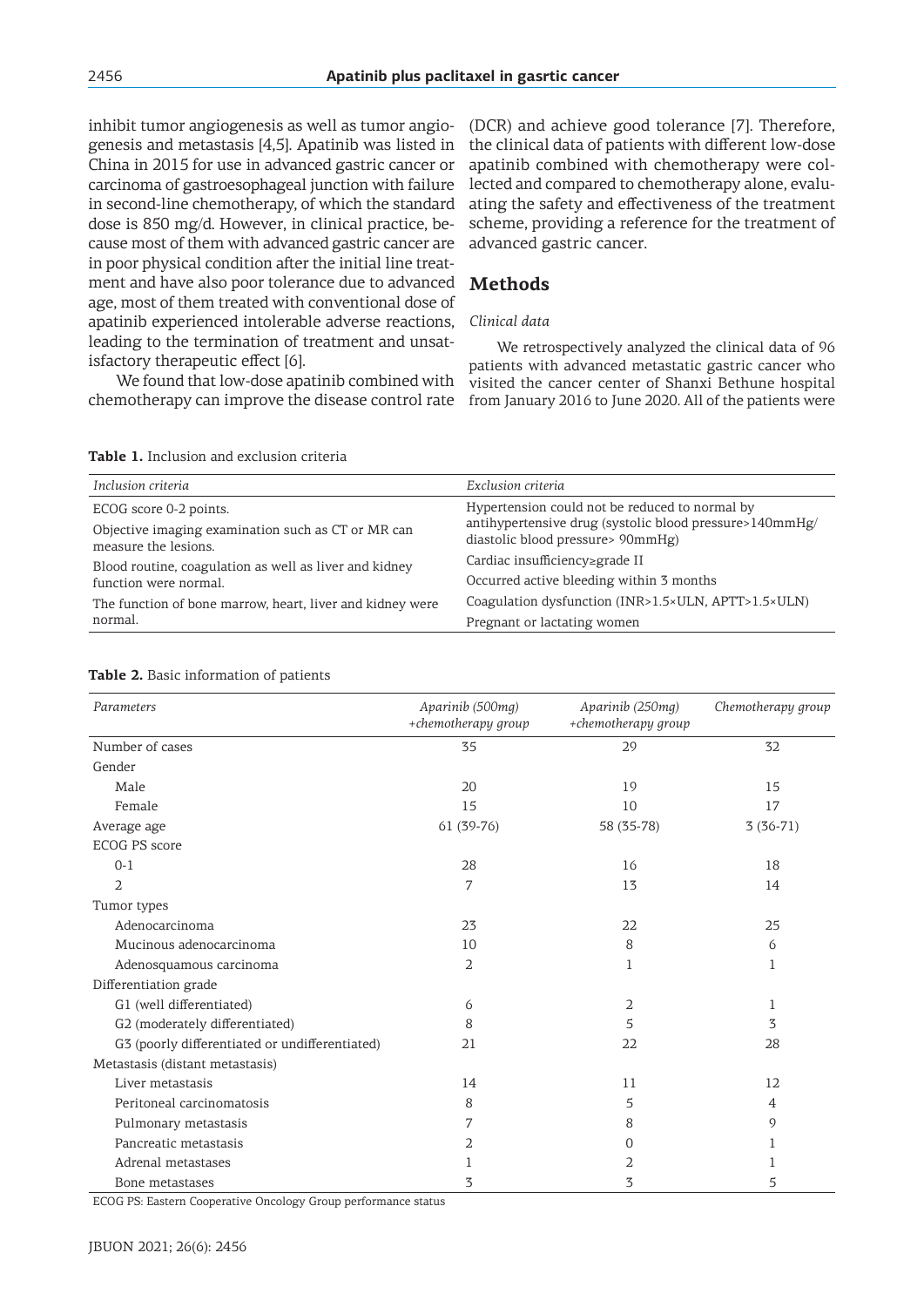to receive second-line treatment. The inclusion and exclusion criteria are shown in Table 1. According to the dosage of apatinib, the patients were divided into 500 mg combined chemotherapy group, 250 mg combined chemotherapy group and simple chemotherapy group, respectively. The basic clinical information of patients is shown in Table 2, who were followed up until June 30, 2020.

#### *Treatment*

The study included 96 patients with advanced gastric cancer confirmed by histopathology, whose disease progression was made after first-line treatment. According to the clinical treatment plan, they were divided into three groups: 500 mg combined with chemotherapy group, 250 mg combined with chemotherapy group and chemotherapy alone. The therapeutic schedule of apatinib was: oral, once a day; single drug paclitaxel dose was 135 mg/m<sup>2</sup>, repeated every 21 days, with efficacy evaluated every 2 cycles. Disease progression or intolerable adverse reactions dictated stoppage of medication. The data of all patients were collected retrospectively. Informed consents of antitumor target and chemotherapy were signed during treatment.

## *Safety evaluation*

The safety evaluation of treatment was evaluated according to NCI CTCAE 4.0 for all treated patients. The adverse events during treatment were observed and clinical manifestations along with occurrence, duration, severity and treatment of adverse drug reactions were recorded.

## *Efficacy evaluation*

At least one measurable lesion (≥10 mm) should had been observed by imaging examination for all patients. RECIST criteria (RECIST1.1) were used to evaluate the objective efficacy. The evaluation with every two cycles of chemotherapy was divided into complete remission (CR), partial remission (PR), disease stability (SD) and disease progression (PD). Objective remission rate (ORR) was calculated by CR and PR, while disease control rate (DCR)was the sum of CR, PR and SD . Progression-free survival (PFS) was defined as the time from the beginning of medication to progression or death. Overall survival (OS) was the time from the beginning of medication to death. The follow-up time ranged from 2 to 18 months, and the last follow-up was June 2020.

#### *Statistics*

IBM SPSS Statistics 20 software was used to analyze the data. Descriptive statistical analysis was conducted for safety evaluation, Chi square test was used to compare adverse events between three groups. The Kaplan-Meier method was used to estimate the median PFS and OS. P<0.05 was considered statistically significant.

## **Results**

### *Safety analysis*

Among the 96 patients, there were 35 patients in the 250 mg apatinib combined with the chemotherapy group, as well as 29 patients in the 500 mg apatinib combined with the chemotherapy

|  |  | <b>Table 3.</b> Comparison of adverse reactions in each group (%) |  |  |  |  |  |  |  |
|--|--|-------------------------------------------------------------------|--|--|--|--|--|--|--|
|--|--|-------------------------------------------------------------------|--|--|--|--|--|--|--|

*Feature Adverse event incidence n (%) Adverse event incidence of grade III and above Aparinib (250mg) +chemotherapy group (n=35) Aparinib (500mg) +chemotherapy group (n=29) Chemotherapy (n=32) x2 p Aparinib (250mg) +chemotherapy group (n=35) Aparinib (500mg) +chemotherapy group (n=29) Chemotherapy (n=32)*  $x^2$  *p AE: non- hematologic toxicities* Hypertension 9 (25.7) 13 (44.8) 0 (0) 15.834 0.000 2 (5.7) 3 (11.5) 0 (0) 3.326 0.190 Hand-foot skin reactions 8 (22.8) 11 (37.9) 0 (0) 14.114 0.001 1 (2.8) 2 (6.9) 0 (0) 2.403 0.301 Proteinuria 14 (40.0) 13 (44.8) 0 (0) 18.965 0.001 1 (2.8) 4 (13.7) 0(0) 6.479 0.039 Fatigue / loss of appetite 17 (48.5) 19 (65.5) 14 (43.7) 3.160 0.206 3 (8.5) 4 (13.7) 2 (6.2) 1.061 0.588 Diarrhea 8 (22.8) 9 (31.0) 2 (6.2) 6.213 0.045 2 (5.7) 6 (20.6) 2 (6.2) 4.704 0.095 Elevated liver enzymes 11 (31.4) 10 (34.4) 6 (18.7) 2.160 0.340 2 (5.7) 5 (17.2) 1 (3.1) 4.463 0.107 Hyperbilirubinemia 8 (22.8) 10 (34.4) 4 (12.5) 4.162 0.125 1 (2.8) 4 (13.7) 0 (0) 6.479 0.039 *Hematology AE* Leukopenia 16 (45.7) 16 (55.1) 10 (31.2) 3.624 0.163 6 (17.1) 8 (27.5) 5 (15.6) 1.615 0.446 Hemoglobin reduction 11 (21.1) 8 (28.2) 5 (17.3) 2.375 0.305 3 (8.5) 4 (13.7) 2 (6.2) 1.061 0.588 Thrombocytopenia 17 (48.3) 23 (65.0) 9 (28.7) 16.084 0.000 6 (17.1) 9 (31) 3 (9.3) 4.778 0.092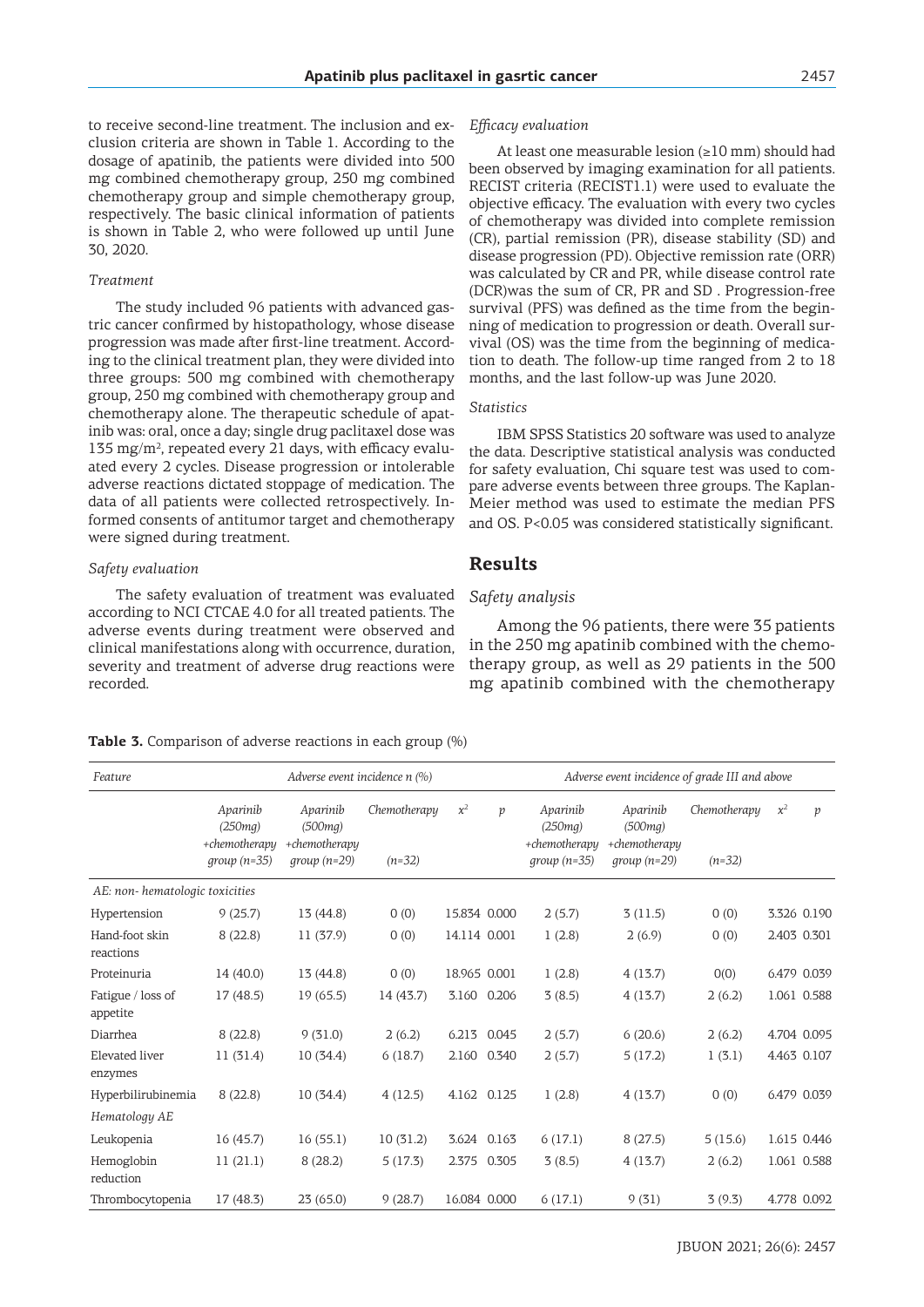| Group       | Aparinib (250mg)<br>+chemotherapy group<br>$(n=35)$ | Aparinib (500mg)<br>+chemotherapy group<br>$(n=29)$ | Chemotherapy<br>$(n=32)$ | $\chi^2$ | p     |
|-------------|-----------------------------------------------------|-----------------------------------------------------|--------------------------|----------|-------|
| <b>CR</b>   | 0                                                   | 0                                                   | 0                        |          |       |
| <b>PR</b>   | 4                                                   | 5                                                   | 2                        |          |       |
| <b>SD</b>   | 10                                                  | 9                                                   | 6                        |          |       |
| PD          | 21                                                  | 15                                                  | 24                       |          |       |
| ORR (95%CI) | 11.4                                                | 17.2                                                | 6.2                      | 1.812    | 0.404 |
| DCR (95%CI) | 40.0                                                | 48.2                                                | 25.0                     | 6.282    | 0.160 |

**Table 4.** Comparison of clinical efficacy of patients in the three groups



**Figure 1.** Kaplan-Meier survival curves. The progressionfree survival rate of patients in the apatinib (250mg/500mg)+ chemotherapy group was significantly higher than that of the chemotherapy group (p=0.003).

group and 32 patients in the chemotherapy-alone group. The drug-related adverse reactions in the targeted combined chemotherapy group mainly focused on non-hematologic toxicity, with hypertension (25.7%, 44.8%), hand-foot skin reaction (22.8%, 37.9%) and proteinuria (40%, 44.8%) as the most common, of which the incidence of non-hematological drug-related adverse event (AE) with grade III and above mainly consisted of hypertension, proteinuria and diarrhea ( $x^2$ =6.479, p<0.05). The adverse reactions of hematologic drug-related mainly included leukopenia (45.7, 55.1, 31.2%), decreased hemoglobin (21.1%, 28.2%, 17.3%) and thrombocytopenia (48.3, 65, 28.7%), of which thrombocytopenia was more obvious in the targeted combined chemotherapy group, with significant difference among the three groups  $(x^2=16.084, p<0.05)$ , Leucopenia and thrombocytopenia were the most common in hematological drug-related adverse reactions with grade III and above.



**Figure 2.** Kaplan-Meier survival curves. The difference between overall survival rate of patients in the three groups was not significantly different (p=0.820).

# *Efficacy*

After treatment, there was no case of complete remission, 11 cases had partial remission, 25 cases stable disease 60 cases progressive disease in the three groups, of which the ORR was 11.4%, 17.2%, 6.2%, while the DCR was 40.4%, 48.2%, and 25.0%, respectively. The ORR and DCR in the targeted combined chemotherapy group were significantly higher than in the chemotherapy group (Table 4).

 Of 96 patients 5 were lost to follow up and 8 are still alive. The mPFS was 5.8 months (95% CI: 5.062-6.446) in the 250 mg dose combined chemotherapy group and 6.1 months (95% CI: 5.509- 6.620) in the 500 mg dose combined chemotherapy group and 4.3 months (95% CI: 3.672~5.001) in the chemotherapy group, while the mOS was 7.2 months (95% CI: 6.148-8.165) in the 250 mg dose combined chemotherapy group and 7.5 months (95% CI: 6.148-8.165) in the 500 mg dose combined chemotherapy group 585 as well as 6.7 months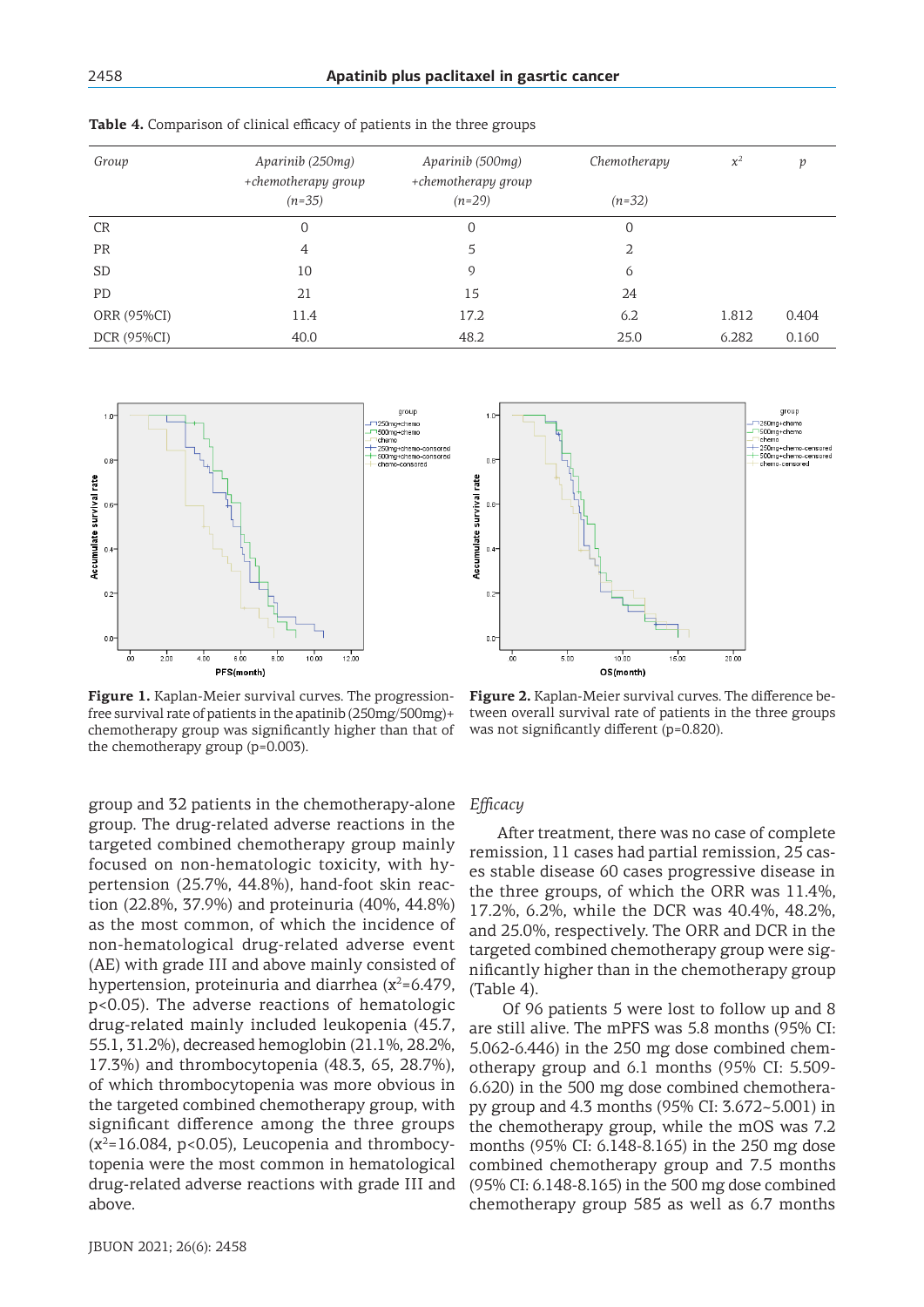(95% CI: 5. 350- 8.108) in the chemotherapy group. Therefore, apatinib combined with chemotherapy showed advantages in mPFS and mOS compared with the chemotherapy group. For PFS log rank test showed  $p = 0.003$  and OS  $p = 0.820$  (Figures 1 and 2).

## **Discussion**

It is very hard to deal with those patients with advanced metastatic gastric cancer in the clinic because of their poor condition, heavy tumor burden, drug resistance after multiline treatments and other problems. The primary aim of our clinical oncologists was to increase the long-term patient survival along with the improvement of their quality of life. In recent years, anti-vascular therapy has become a hot spot in the field of tumor research. The target of apatinib is vascular endothelial growth factor receptor-2 (VEGFR-2), which can not only selectively bind with VEGFR-2, but also competitively inhibit the binding of VEGF and VEGFR-2. In addition, it can inhibit the tyrosine kinases such as PDGFR - β, Ret, c-kit and c-src to decrease their activities [8,9] , so as to play an anti-tumor role by inhibiting the proliferation as well as migration of tumor cells and the formation of vascular endothelial cells.

So far, chemotherapy always has been the standard treatment for advanced gastric cancer. According to the international standard clinical guidelines, the first-line treatment is chemotherapy based on fluorouracil combined with platinum, while the second-line treatment is mainly single drug chemotherapy based on paclitaxel. We have found that anti-vascular drugs combined with paclitaxel as second-line treatment of metastatic gastric cancer after first-line treatment failure has achieved good results [10-12]. However, most patients with the recommended dose (850mg/d) developed intolerable adverse reactions. Through a number of clinical observations, low-dose apatinib combined with chemotherapy can also significantly improve the disease control rate [13,14].

The clinical data of 96 patients with advanced metastatic gastric cancer was retrospectively analyzed. After the first-line treatment with disease progression, the second-line patients were given two different low-dose therapies with 250 mg and 500 mg of apatinib combined with paclitaxel chemotherapy. Comparing the single-drug paclitaxel chemotherapy group with the control group, we found that ORR was 11.4%, 17.2%, 6.2%, and DCR was 40.4%, 48.2%, 25.0%, respectively. The ORR and DCR in the targeted combined chemotherapy group were significantly higher than in

analyzed the PFS and OS of the targeted combined chemotherapy group, which revealed that the mPFS in the 250 mg dose combined chemotherapy group was 5.8 months, in the 500 mg dose combined chemotherapy group was 6.1 months, as well as in the chemotherapy-alone group was 4.3 months, clearly showing the mPFS of the combination treatment was more prolonged than the chemotherapy-alone group with significant results. In addition, the mOS was 7.2 months in the 250 mg dose combined chemotherapy group, 7.5 months in the 500 mg dose combined chemotherapy group and 6.7 months in the paclitaxel chemotherapy group. Therefore, the mOS of patients in the combination chemotherapy group was superior to the chemotherapy-alone group. The overall survival time of patients in the combination chemotherapy group was longest, contrary to the chemotherapyalone group which was shortest, which meant the survival time of patients in the combination chemotherapy group was significantly longer than in the chemotherapy-alone group. The overall survival time of the 500 mg group was not different from the 250 mg group. Compared with previous studies on the first-line treatment [15], the secondline treatment had achieved satisfactory survival benefits, which provided a good clinical basis for the second-line treatment of advanced metastatic gastric cancer.

the chemotherapy-alone group. Meanwhile, we in the 500mg combined with the chemotherapy In addition to the observation of clinical efficacy, drug-related adverse reactions were another major target of this study. Adverse reactions of apatinib include hypertension, hand-foot skin reactions (HFSR), proteinuria, bleeding tendency, fatigue, diarrhea, transient elevated aminotransferase, thrombocytopenia, leucopenia, etc. Other rare adverse reactions include bleeding, arteriovenous thrombosis, rash, loss of appetite, nausea and vomiting, oral ulcers, hoarseness, and paronychia [16-18]. In this study, we monitored and analyzed the adverse reactions in the treatment process of patients to find out the overall adverse reactions and adverse reactions above III. The drug-related adverse reactions in the targeted combined chemotherapy group mainly consisted of non-hematologic toxicity, with hypertension, hand-foot skin reactions and albuminuria as the most common, which were in line with the common adverse reactions of anti-vascular targeted therapies. In addition, the incidence of adverse reactions of the 500 mg group was higher than that of 250 mg group. Hematologic drug-related adverse reactions mainly included leucopenia, hemoglobin reduction and thrombocytopenia, among which the thrombocytopenia was more obvious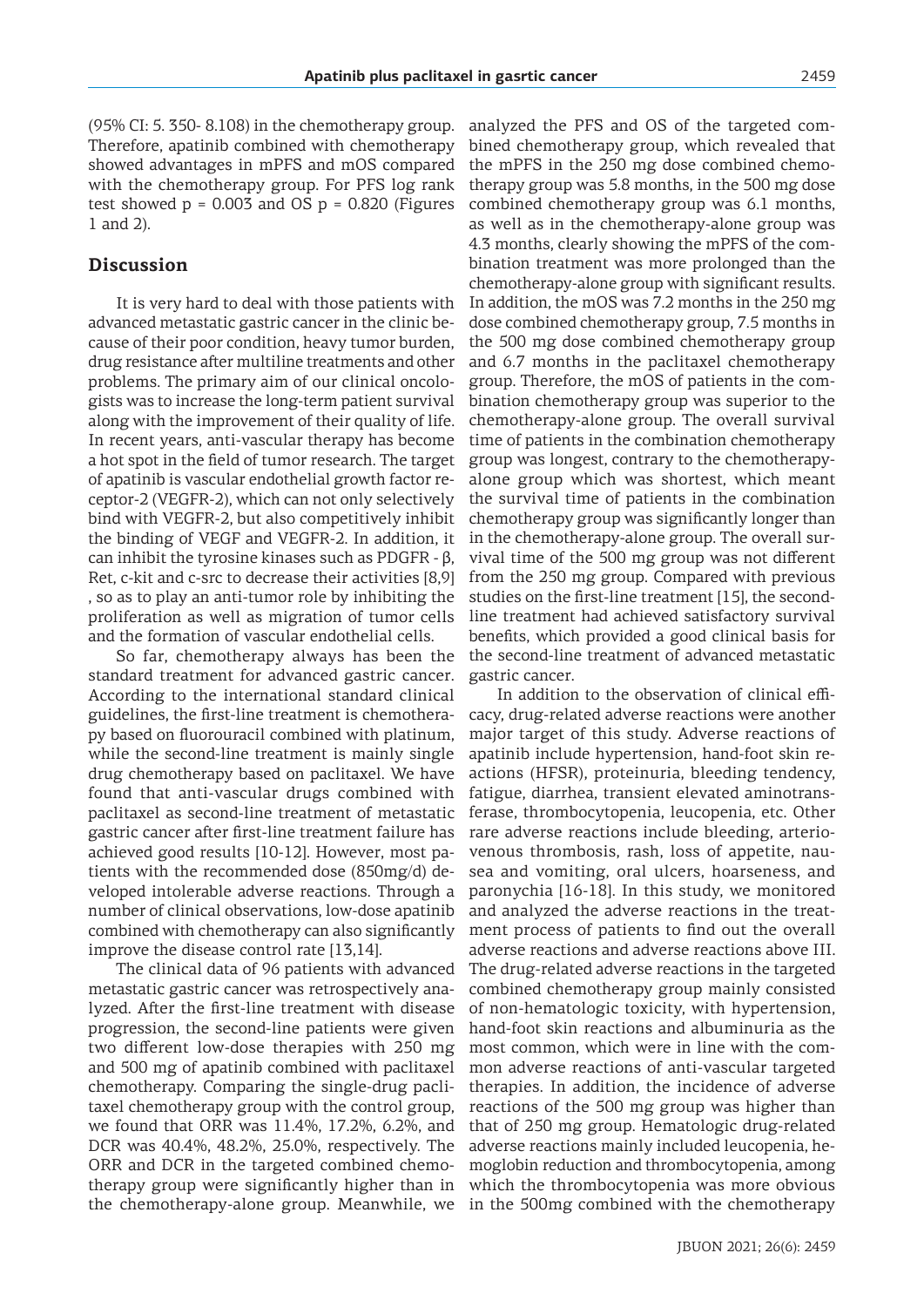group, with statistical difference. Based on the efficacy evaluation results of the 500mg and 250mg apatinib groups, we found that PFS and OS tended to be prolonged, but without statistical difference, so we adopted low-dose apatinib (250 mg) combined with chemotherapy to treat the elderly patients with poor physical condition score, which can decrease side effects and achieve good survival benefit.

To sum up, problems exist with the low effective rate of second-line treatment of advanced gastric cancer. Anti-vascular targeted drugs combined with chemotherapy and small molecule targeted drugs for anti-tumor angiogenesis are one of the optional strategies, by which most patients have achieved good clinical benefits [11,12,19]. Meanwhile, a number of clinical studies have confirmed that apatinib has certain therapeutic effect in malignant tumors such as lung cancer, liver cancer,

ovarian cancer, sarcoma, colorectal cancer, etc [20- 24]. Yet, this approach can also lead to drug-related adverse reactions for most patients receiving conventional dose.

# **Conclusions**

Our study suggests that low-dose apatinib combined with chemotherapy as second-line treatment of advanced gastric cancer has achieved better disease control rate than chemotherapy-alone, becoming one of the safe and effective strategies in the second-line treatment of advanced gastric cancer because of its low incidence of adverse reactions and good tolerance.

## **Conflict of interests**

The authors declare no conflict of interests.

## **References**

- 1. Bray F, Ferlay J, Soerjomataram I et al. Global cancer statistics 2018: GLOBOCAN estimates of incidence and mortality worldwide for 36 cancers in 185 countries[J]. CA Cancer J Clin 2018;68:394-424.
- 2. Chen W, Zheng R, Baade PD et al. Cancer statistics in China, 2015[J]. CA Cancer J Clin 2016;66:115-32.
- 3. Hanahan D, Weinberg RA. Hallmarks of cancer: the next generation. Cell 2011;144:646-74.
- 4. Tian S, Quan H, Xie C et al. YN968D1 is a novel and selective inhibitor of vascular endothelial growth factor receptor-2 tyrosine kinase with potent activity in vitro and in vivo. Cancer Sci 2011;102:1374-80.
- 5. Li J, Zhao X, Chen L et al. Safety and pharmacokinetics of novel selective vascular endothelial growth factor receptor-2 inhibitor YN968D1 in patient with advanced malignancies. BMC Cancer 2010;5:529.
- 6. Shi J , Liu C, Zhang Y et al. Analysis of clinical adverse reactions of apatinib for the treatment of malignant tumors. Chin J Clin Oncol 2018;45:191-5.
- 7. Li MY, Liu LZ, Han B. Clinical research development of low dose apatinib for treatment of malignant tumor at advanced stage. Med Recapitulate 2018;24:502-6.
- 8. Rahimi N. Vascular endothelial growth factor receptors: Molecular mechanisms of activation and therapeutic potentials. Exp Eye Res 2006;83:1005-16.
- 9. Zhang H. Apatinib for molecular targeted therapy in tumor. Drug Des Devel Ther 2015;9:6075-81.
- 10. Peng WR, Zhang FL, Wang ZS et al. Large scale, multicenter, prospective study of apatinib in advanced gastric cancer: a real-World study from China. Cancer Manag Res 2020;12:6977-85.
- 11. Li J, Qin S, Xu J et al. Randomized, double-blind, placebo-controlled phase III trial of apatinib in patients

with chemotherapy-refractory advanced or metastatic adenocarcinoma of the stomach or gastroesophageal junction. J Clin Oncol 2016;34:1448-54.

- 12. Li J, Qin S, Xu J et al. Apatinib for chemotherapy-refractory advanced metastatic gastric cancer: results from a randomized, placebo-controlled, parallel-arm, phase II trial. J Clin Oncol 2013;31:3219-25.
- 13. Song D, Yang XL, Feng HJ et al. Safety and efficacy analysis of low-dose apatinib in treatment of advanced malignant tumors. Cancer Res Clin Oncol 2019;31:469- 73.
- 14. Li MY, Li LZ, Han B. Clinical research development of low dose apatinib for treatment of malignant tumor at advanced stage. Med Recapitulate 2018;24:502-6.
- 15. Yin SJ, Shang D, Wang LL et al. Clinical study of apatinib combined with SOX as the first-line treatment for liver metastases of gastric cancer. Chin J Metast Cancer 2019;2:21-5.
- 16. Shi JQ, Liu C, Zhang YQ et al. Analysis of clinical adverse reactions of apatinib for the treatment of malignant tumors. Chin J Clin Oncol 2018;45:191-5.
- 17. Chen LT, Oh DY, Ryu MH et al. Anti-angiogenic therapy in patients with advanced gastric and gastroesophageal junction cancer: a systematic review. Cancer Res Treat 2017;49:851-68.
- 18. Kou P, Zhang Y, Shao W et al. Significant efficacy and well safety of apatinib in an advanced liver cancer patient: a case report and literature review. Oncotarget 2017;8:20510-5.
- 19. Wu QJ, Fu YC, Wen WL et al. Efficacy and prognosis analyses of apatinib combined with S-1 in third-line chemotherapy for advanced gastric cancer. J BUON 2020;25:987-94.